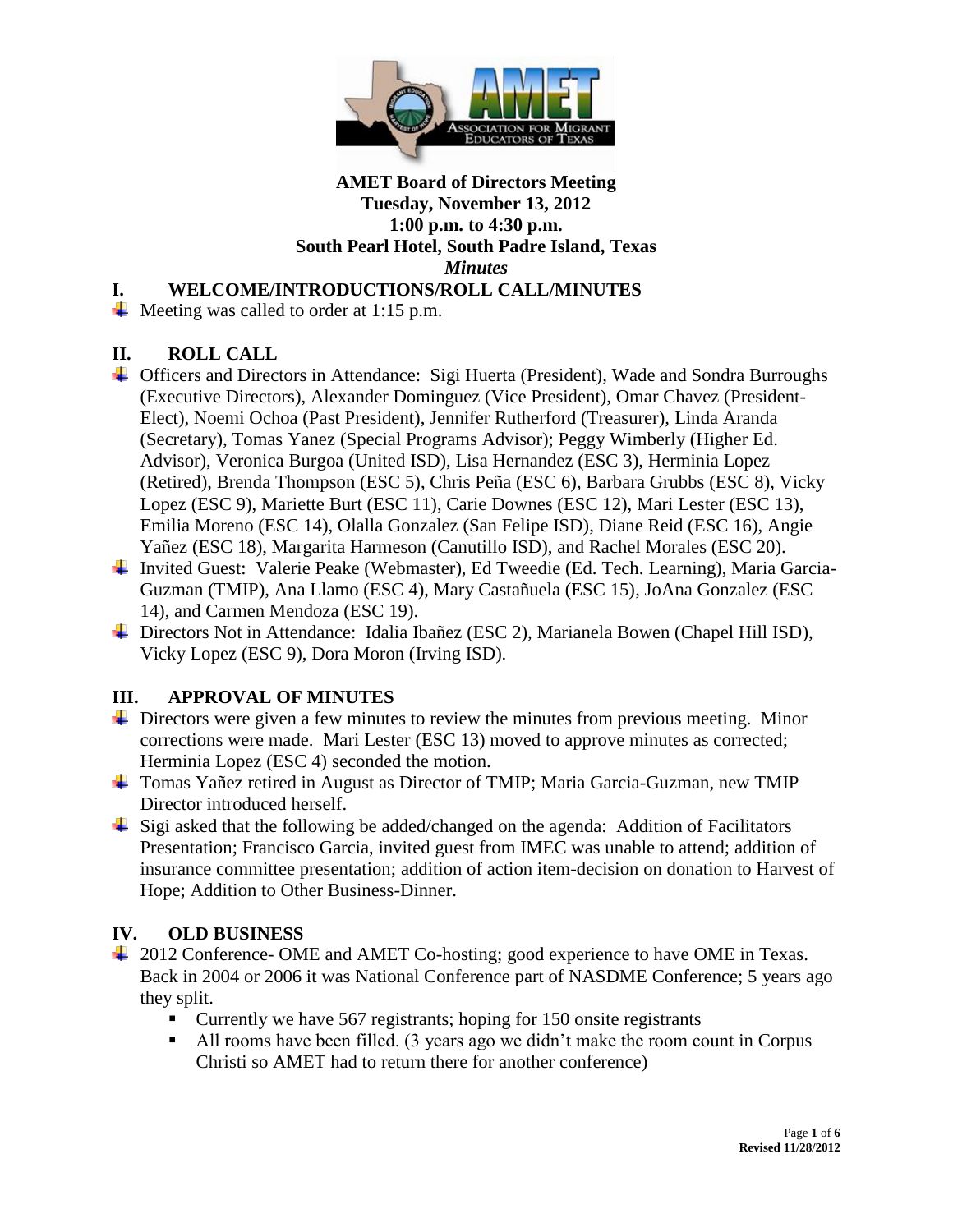

- All responsibilities for this conference have been completed with the exception of the table decorations which were overlooked. It would have been difficult to place since OME's closing and AMET's openings were so close together. Omar apologized for failure to secure decorations
- Sigi appointed the regional directors that were in attending in place of regional directors. They will be appointed for 2 days and run for the election on Friday.
	- New directors that need to submit a nomination form are 6, 8, 12, and 19.
- $\overline{\phantom{a}}$  Facilitators Presentation (Alex)
	- **PPP** and signs were provided to facilitators.
	- Translation equipment will be provided by Veronica Burgoa (United ISD); Idalia Ibanez (ESC 2) and Veronica Burgoa (United ISD) are providing the translators.
	- Wade will find a place for the equipment; parent academy doesn't need translators.
	- Conference evaluation will be online immediately after the conference; available bilingually this year.
	- Other directors were assigned to cover the sessions that were assigned to Directors that did not have a replacement attending the conference.
	- Sigi asked all to wear red shirt on Thursday.
- State PAC President, Eleazar Limas has been invited to be a member of Board of Directors but he is not present; he will attend the conference on Wednesday
	- State PAC Representative will be invited to be a member of the conference planning committee from area.

# **V. NEW BUSINESS**

**↓** 2013 Conference

- Conference will be held in Houston, Nov. 20-22, 2013 at the Westin Galleria and Westin Oaks Hotels (State Rate of \$109).
- Discussion about how best AMET can make money was held. AMET always makes more money at South Padre Island (SPI) during at even numbered years. We want McAllen to be one of the outside areas we attend in odd numbered years. At this time, AMET will be held in Houston (2013), SPI (2014), San Antonio (2015), SPI (2016), and McAllen (2017). Costs are down in SPI because of low cost of food and relationship with Convention Center. Sigi opened it up to discussion. Wade said that when we went to Corpus Christi we had the lowest number of registrants (515). Food is excessively high; hotels are always higher; and we are forced to use the hotel caterers and space. Sigi asked how everyone felt about adding McAllen to odd numbered years. We need to stay 3-4 years ahead with contracts. The contracts have wording that safeguards organization if federal funding is removed so we can cancel without penalties from hotels.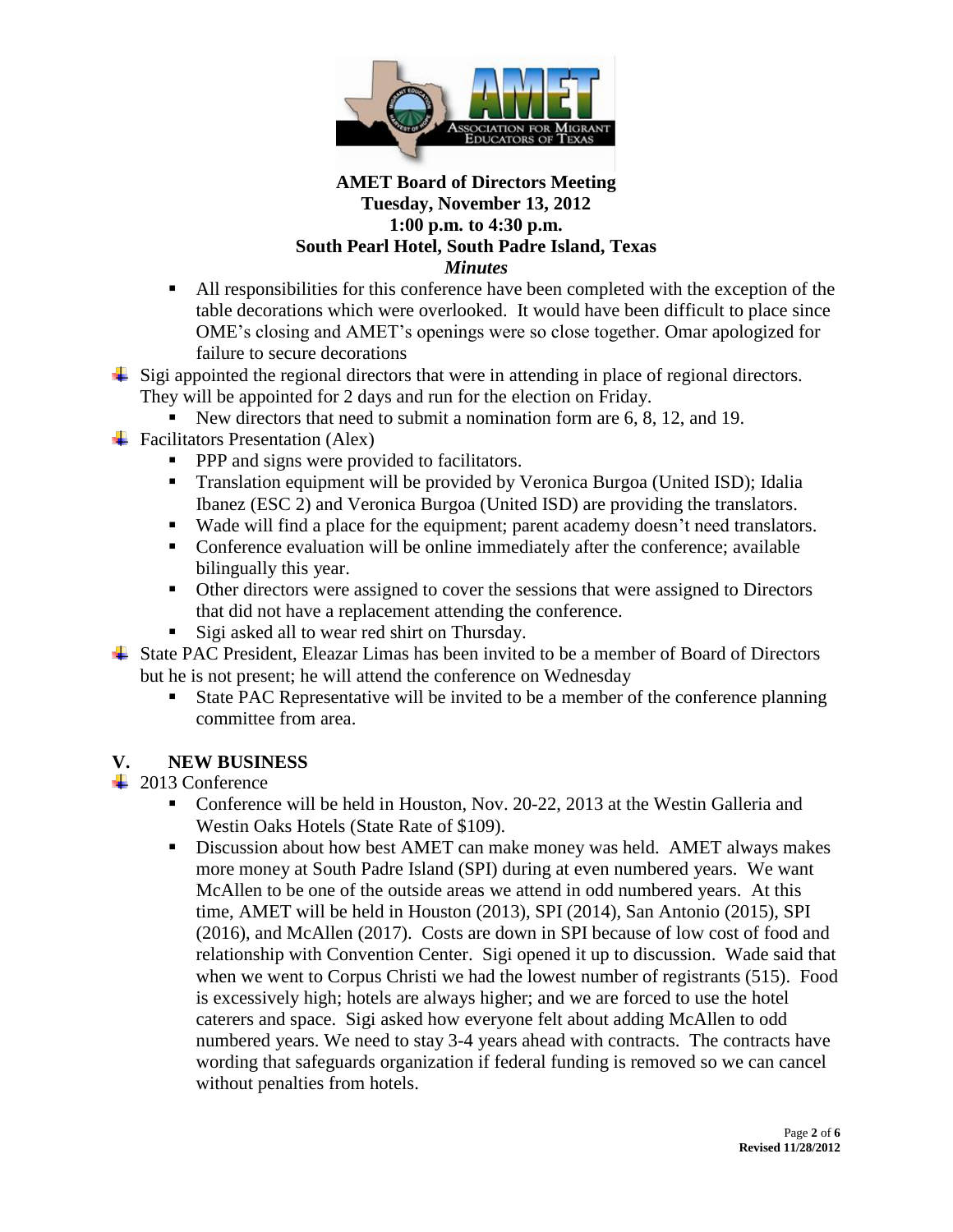

- Tomas asked if other regions wanted the conference to be held in their areas. We must remember that parents are hesitant to cross immigration check points.
- Margarita Harmeson (Canutillo ISD) asked if it would be too difficult to have it in El Paso. It is expensive. Most of the parent conferences which used to be sponsored by MEP were held in El Paso. TMIP had to rent a truck to carry equipment to El Paso.
- Omar said Mike McCollum (Originator and First AMET President) asked why we always kept the conference at ESC 1 all the time. Then he realized that we needed to hold the conference where more money would be made. Fifteen-twenty years ago, numbers of migrant families were larger and now they are decreasing. We didn't make money in Corpus Christi. Potential cuts in the organization will be phased in and meetings will be rationed. So we need to take that into consideration. We need to examine historical pattern of the different areas.
- Veronica Burgoa (ESC 1) said 50% of migrant students are in ESC 1 and we need to make it easier for parents to attend. It is more convenient for parents to come to ESC 1 sites.
- Sigi asked if we wanted to have executive director look at McAllen and El Paso. Vote was taken for McAllen to host the 2017 (15 votes received); for El Paso (3 votes). McAllen was the winner. Wade will look into 2017 contracts in McAllen.

 $\leftarrow$  Committee Updates

- **By-Laws** (Tomas Yañez) No changes
- **Public Relations** (Omar Chavez)-Kudos to Valerie because she sends constant messages out to the members; kudos to all directors for pushing this conference in their regions. At ESC 1, MEP is always in forefront and the migrant kids are always spotlighted. Lisa Ramirez took pictures with kids in ESC 1; Peggy Wimberly also highlights kids in ESC 1. Public relations means putting our migrant program in the spotlight; a day in the life of one of our migrant students; anything that brings attention to AMET and MEP. Omar keeps encouraged all to keep MEP shinning.
	- Valerie invited all that if anyone is doing something that needs to be spotlighted, she can put an announcement and pictures on the website. We need to visit the website year-round, not just when we want to register for the conference.
	- Veronica asked if requests need to be sent to Omar to approve before sending to Valerie.
	- We want to send all requests through Regional Director for approval; regional director will then send them to Omar. Sigi felt that authorization of what goes on website needs to go through officers. Regional directors can screen the request and then it is sent to president and copied to executive director before sending to Valerie.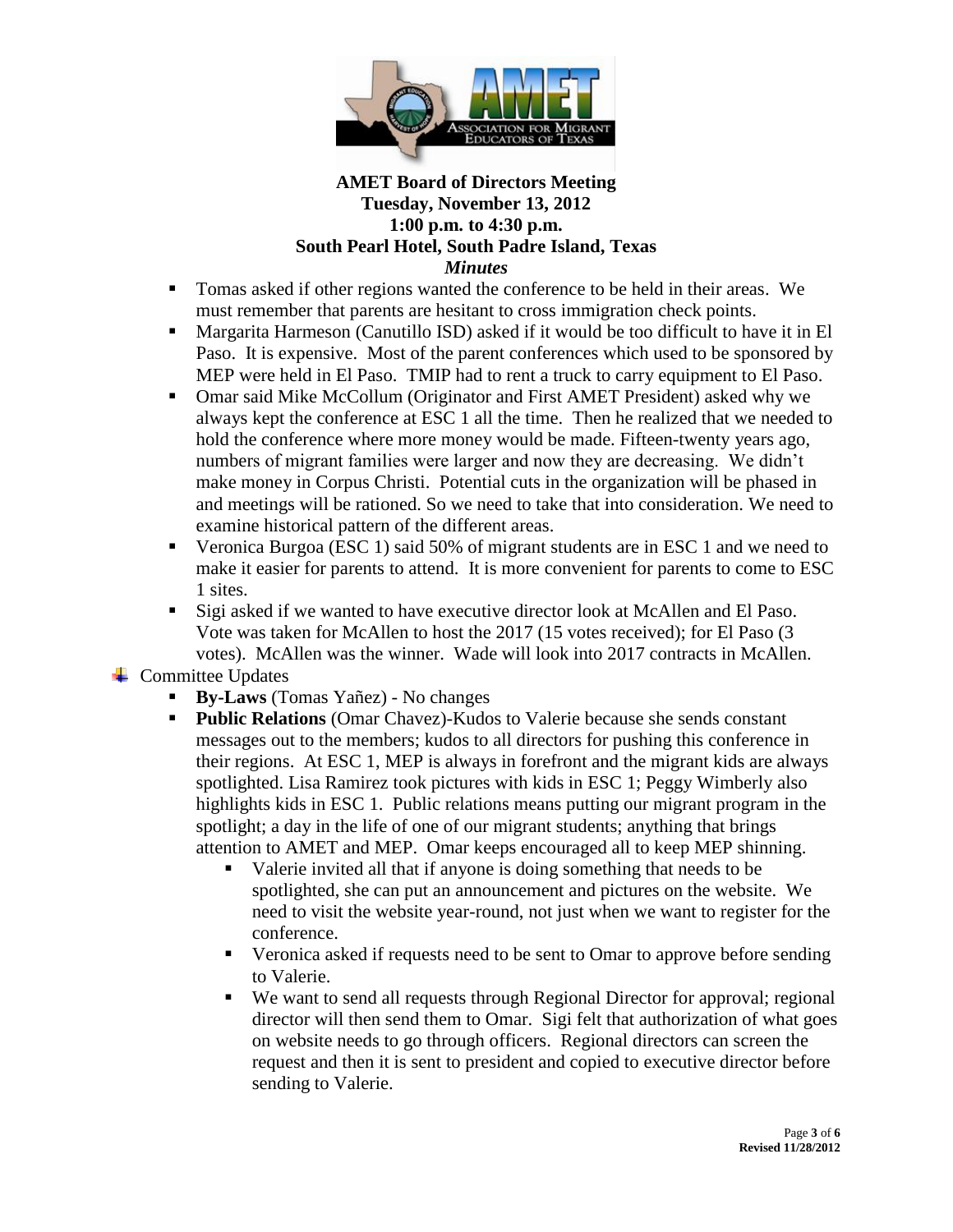

- Omar suggested we take invite certain regions at a time. This was voted down.
- **Nomination/Elections**
	- Even numbered regions, secretary, and President-Elect are up for nominations/elections. Alex Dominguez is running for secretary; Linda Aranda is running for President-Elect. Regions that have submitted nominations are 4, 6, 8, 10, 12, 14, 16, 18, and 20. Regions that have not submitted any nominations at this point are 2 and 10.
	- Before a person can accept a position, he/she needs signature of supervisor. Sigi asked if anyone else wanted to run for President-Elect and Secretary. No responses were offered. Vice President's position is not open until Alex vacates that position. Next regional directors' meeting will be February. If anyone is interested in VP position, please let Omar know by February 24, 2013 (Sunday). Secondary Credit & Accrual Workshop (SCAW) will be February 25, 2013. Officers' meeting will be at 1:00 p.m.; Directors' meeting will be at 2:00 p.m.
	- Directors' meetings are held twice a year: November (Conference Location) and February (SCAW).
	- Conference Committee meets 3 additional meetings at site of conference.
- **Awards** (Alex Dominguez)
	- 28 nominees for all awards
- **Scholarships**
	- AMET has contracted with Valerie to handle website and scholarships.
	- 12 scholarships (\$13,500- 1 for \$2, 500 and 11 for \$1,000)-\$6,000 was contributed from HEB.
		- This year was one of the smoothest year in terms of applications and dispersal of scholarships to students; W9 form was also new.
	- Valerie has done a great job in comparing the years. This year we had 10 of 20 ESCs submitting applications; last year 13 of 20 ESCs submitted applications (decrease).
	- Dec. 1-Mar 15 will be the window for applications
	- We need to consider ways to increase dollar amount and contributions. Each application is read and scored by 2 readers. Committee comes together at Valerie's place to score them.
	- Valerie Peake, Mari Lester, Peggy Wimberly, Elda Valdez, and Guz Barrios are the committee members. We are going to consider doing the scoring online or through Distance Learning.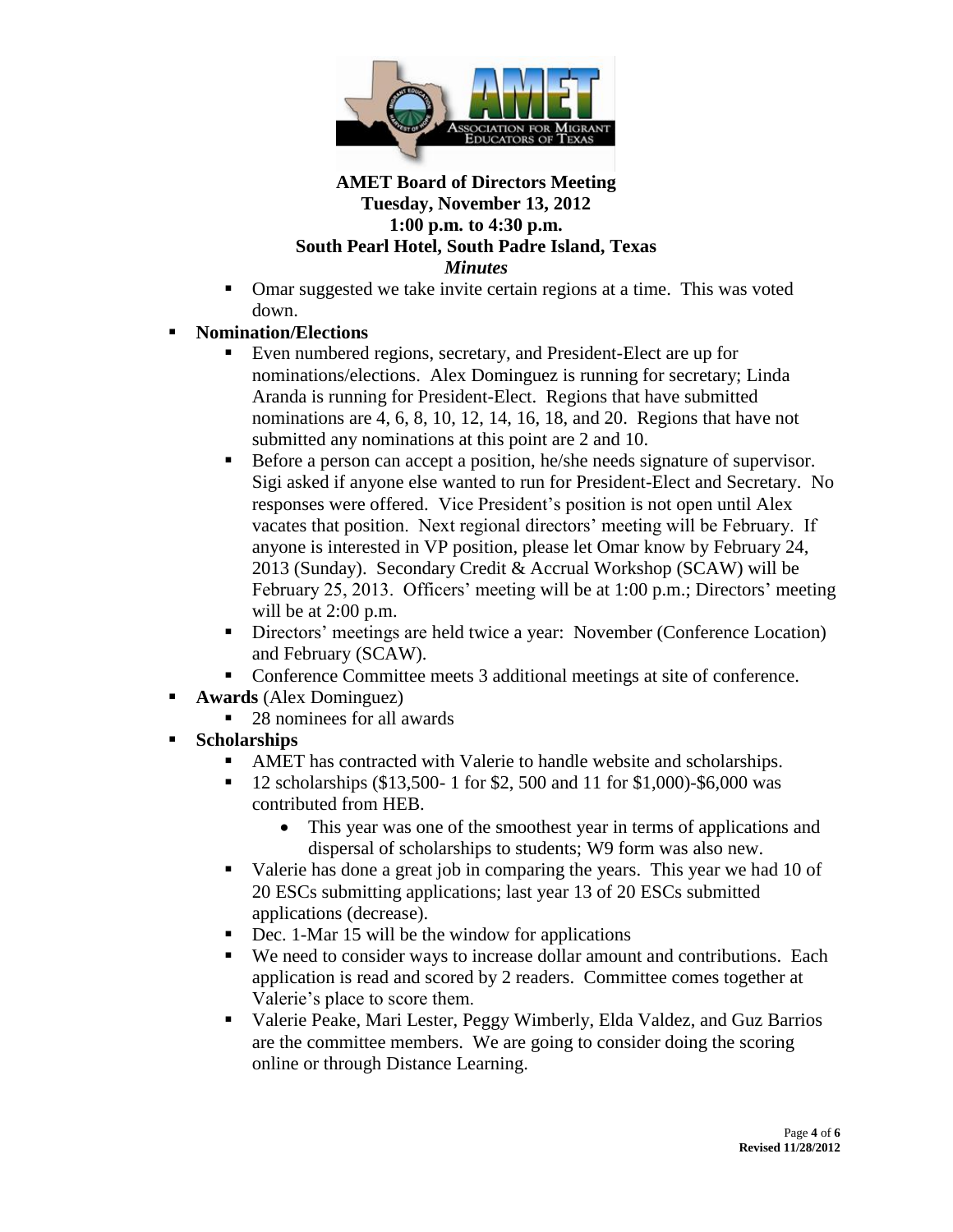

- Valerie makes students send a thank you note before they get the money which is a good strategy to teach the students because some scholarships make it a requirement.
- Valerie has moved the deadline to March 15 because others are due on that day.
- Last year we had 120 applications and this year it went down to 98 applications.
- No maximum number of applications from any one region.
- Encourage all students to apply, even if their GPA is low. This is a unique and special concept about our organization. Those with higher GPA are more competitive but others are not discouraged.
- It was brought up that we give out more scholarships by splitting the  $$2,500$ scholarship to 2 more scholarship recipients. There is follow-up as to whether the recipient enrolled but not continued college and graduated. Mariette Burt (ESC 11) suggested tracking students. It would be very difficult to track.
- Valerie also suggested giving recipients that continue  $2<sup>nd</sup>$  year.
- Option 1-Jennifer suggested splitting \$2,500 into 5-\$50 \$1,000 for first year students scholarships (12)
- Option 2-Rachel asked if we suggested to give the \$500 for returning past recipients. We could let them know that they might get \$500 for the following year.
- Option 3- Offer 5-\$500 for  $2<sup>nd</sup>$  year students and beyond that as past recipients
- Option 4-Any migrant student currently attending college whether they received it before or not.
- Option 5-Adding 3 more \$1,000 scholarships.
- Sigi suggested tabling this discussion to discuss Harvest of Hope (HOH) donation of \$5,000. Veronica moved that instead of given to HOH \$5,000. Mari Lester seconded the motion. AMET and HOH are both non-profit organizations and AMET gives to HOH but not the other way around.
	- HOH doesn't have fund raisers in Texas. He has offered some items to the auction.
	- Valerie Burgett sent item to TMIP to put in silent auction for them.
- Peggy said it is a matter of whether we give to migrant scholarships or families in need.
- **Fundraising (Jennifer Rutherford)**
	- Auction items are to be given to Jennifer (set up at 5:30 at Convention Center)
	- Door prizes are to be given to Idalia Ibanez.
- **Insurance (Mari Lester)**